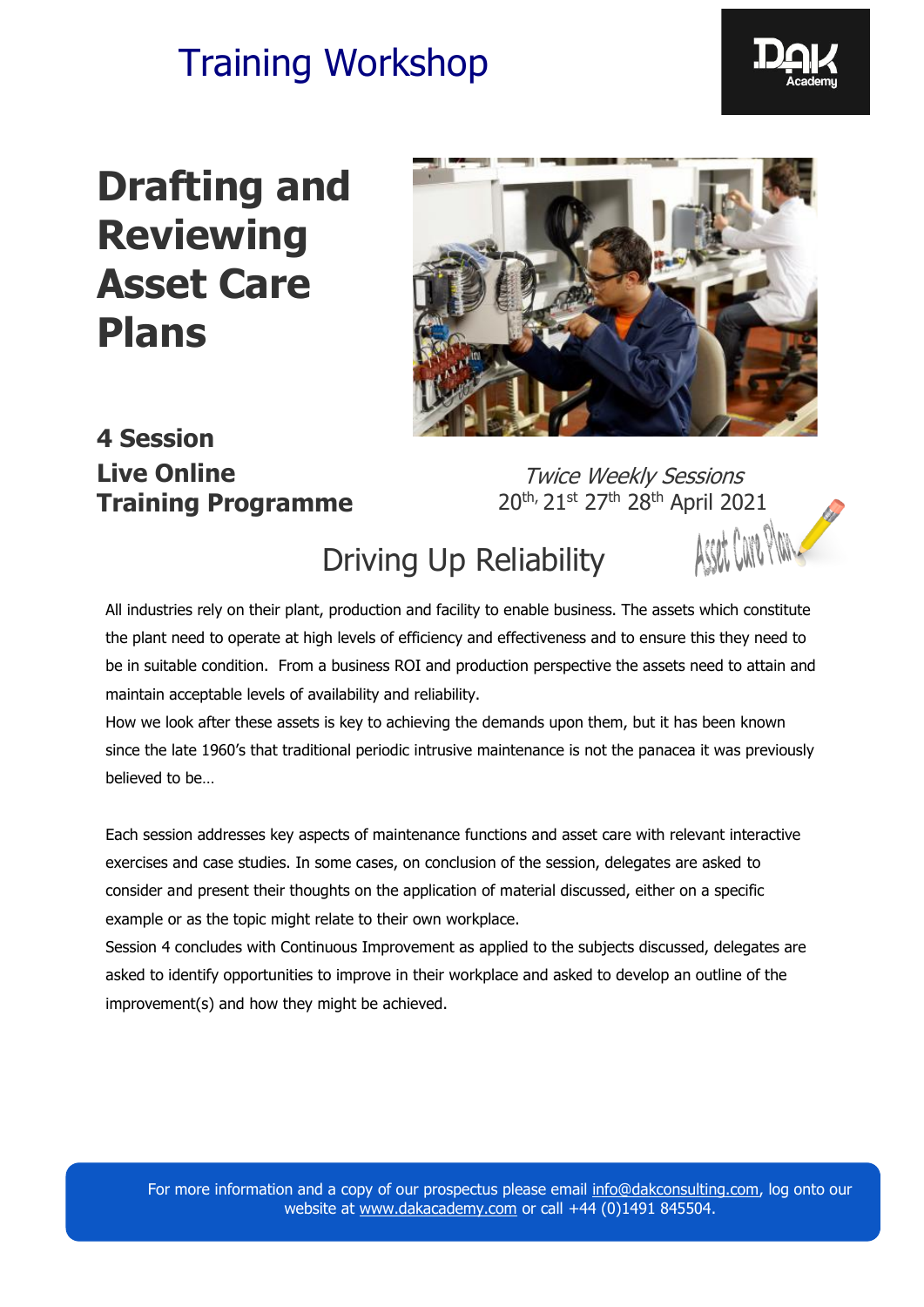



#### **Course Title** Drafting and Reviewing Asset Care Plans **Location:** On line **Cost**: £795 + VAT includes all course materials  $£1200 + VAT$  2 delegates from the same company

Why attend?

#### **Course Objectives**

To understand/appreciate:

- ➢ What drives maintenance
- ➢ Availability and reliability
- $\triangleright$  The evolution of maintenance thinking
- ➢ Asset functions, functional failure and failure modes
- $\triangleright$  Failure patterns and tactics to address them
- ➢ What different tactics can do

#### Participants will learn how to

- ➢ Apply a systematic approach to developing and reviewing Asset Care Plans
- $\triangleright$  Get the tasks done as intended
- ➢ Refine and improve tasks to capture and apply lessons learned

#### Who should attend?

The course is designed to meet the needs of maintenance professionals and change agents tasked with improving the maintenance value for money.

These include:

- Maintenance Planners and deputies
- Maintenance Manager/supervisors
- Key leaders from each Maintenance craft
- Key Operations Supervisors
- CMMS Administrator or key users
- Maintenance support assistants
- Change agents and engineering business sponsors

#### **Session 1**

#### Why Maintenance?

- $\nabla$  Drivers
- $\nabla$  Availability and Reliability
- $\nabla$  Maintenance evolution
- $\nabla$  Understanding failure, functional failure, failure modes
- $\nabla$  Maintenance Infrastructure & Strategy
	- o Overall strategy
	- o Objectives, KPI's, Key processes

#### **Session 2**

#### Asset Maintenance strategy

- $\nabla$  Maintenance plans
- $\nabla$  Asset functions
- $\nabla$  Asset plans for individual assets
- $\nabla$  Failure patterns & tactics to combat them
- $\nabla$  CBM and the P-F curve
- $\nabla$  The role of preventive and restorative tasks.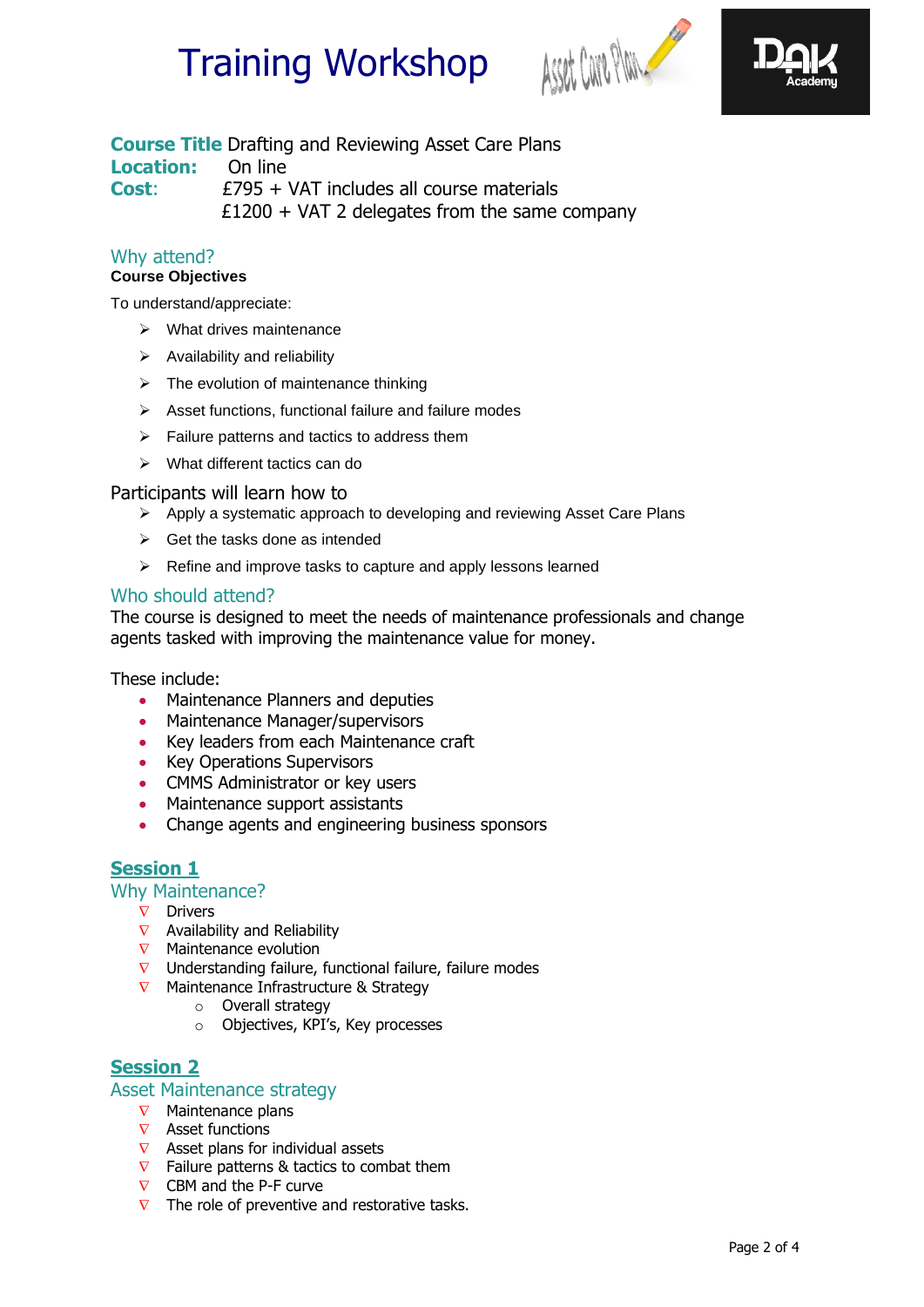



#### **Session 3**

#### Compiling Asset Care Plans

- $\nabla$  Planned Maintenance Routines (PMR)
- $\nabla$  PMR to Asset Care Plan relationships
- $\nabla$  Ensuring the tasks envisaged are those done
- $\nabla$  Stepped Approach to compilation
- $\nabla$  Tools and methods utilised
- $\nabla$  Worked example and recording

#### **Session 4**

#### Reviewing Asset Care Plans

- $\nabla$  Application of the stepped approach
- $\nabla$  Desired outcomes
- $\nabla$  Worked examples and exercise.
- $\nabla$  Continuous Improvement
- $\nabla$  Selecting targets
- $\nabla$  Appropriate metrics
- $\nabla$  Delegate CI plans
	- o Objective
	- $\circ$  Realistic target within 1/3/6/9 months
		- Making the case and gaining approval
			- Setting and agreeing milestones
		- Do it
- $\nabla$  Course closure and review

#### **Led by**

The workshop will be led by Colin Sanders.

Colin served a Royal Air Force apprenticeship as an aircraft mechanical engineering technician. After serving his apprenticeship he progressed through trade (Licentiateship of City & Guilds) and supervisory management development (MISM, management and instructor training) to become a senior maintenance and operations manager and planner.



As a practitioner Colin has supported maintenance improvement and change management programmes as a project manager, advisor, and facilitator. He has also developed and delivered training programmes in support of a range of operational excellence projects. Colin's extensive experience has seen him advise and lead business process reengineering projects including the implementation of performance measurements to clarify operations and maintenance accountabilities and support the delivery of business improvement goals.

Industry experience includes food and drink, manufacturing and processing, engineering, pharmaceuticals, aerospace, and fabrication. This has seen him work with a range of well respected and award winning companies such as BMW, Bombardier, The Ministry of Defence, Ikea, Johnson and Johnson, Fuji Biomass, Kepak Foods and Formica.

For more information and a copy of our prospectus please email [info@dakconsulting.com,](mailto:info@dakconsulting.co.uk) log onto our website at [www.dakacademy.com](http://www.dakacademy.com/) or call +44 (0)1491 845504.